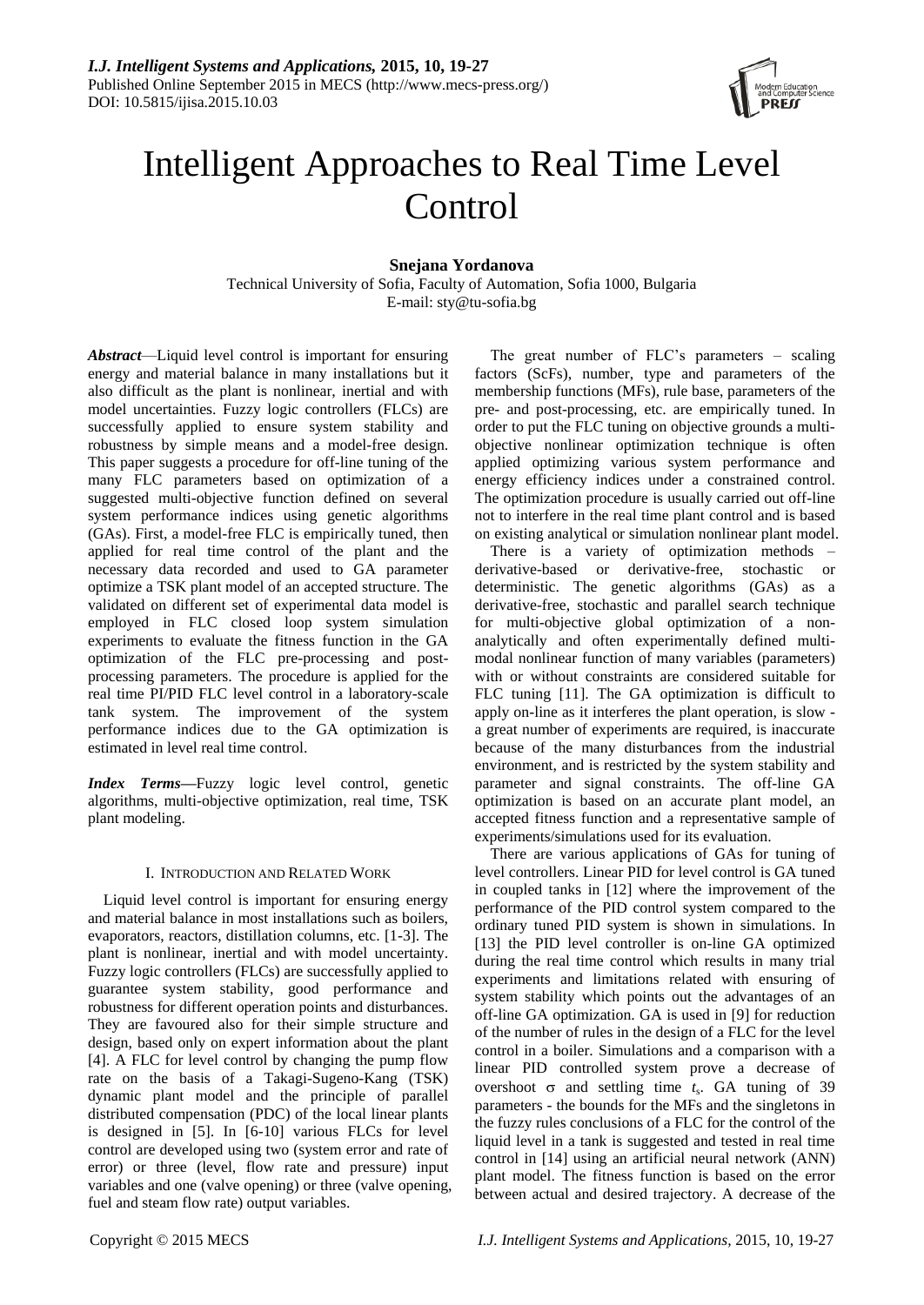closed loop FLC system  $t_s$  and  $\sigma$  has been proven. In [15] GAs are applied to off-line tune a neuro-fuzzy controller for a laboratory-scale coupled-tank liquid-level real time control using a linear plant model identification. A PID-FLC has been designed in [16] reducing the number of rules and optimizing the parameters of the MFs by GA technique with several fitness functions and combinations of them. Simulations show decreased  $t_s$  and  $\sigma$  of the system response and also smooth control and reduction of energy consumption when compared to linear PID system or PID-FLC system designed empirically. In [17] FLC with GA optimized MFs widths and ScFs is applied to both - water/steam temperature and water level control in a fire tube boiler and the system performance improved compared with the FLC system. In [18] the merits of a FLC with respect to a conventional controller are outlined in maintaining a desired cane level in chute during juice extraction at different references.

The common drawbacks of these FLC-GA based approaches to level control can be summarized as follows:

- the plant model used in the off-line GA optimization of the FLC is either a simple linear model, derived via identification in a single operation point, or analytically derived, or an existing TSK model, or difficult to derive (a complicated ANN which is trained and validated from long and hard for the plant experiments);

- the restrictions related to preservation of system stability in the on-line GA optimization of the FLC in real time control lead to an inaccurate tuning and a long experimentation during which the system performance is worsen;

- the performance improvement of the designed FLC-GA system is demonstrated mainly in simulations, a more realistic approach is to use a pilot plant and real time control in an environment more close to the industrial;

- a great number of parameters is optimized instead of selecting a few most effective;

- improper fitness functions are selected (some integral system performance measure such as integral time squared error –ITSE, deviation from designed trajectory, etc.) which are complex, depend on the experiments sample and do not take advantage of the GAs facilities for a multi-objective optimization by combining different requirements [14].

The aim of the present work is to develop a procedure for off-line GA optimization of the parameters of the preand post-processing of a model-free PI/PID-FLC on the basis of real time level control data and a suggested multi-objective fitness function and to compare the performances of the closed loop systems in real time control of FLC systems with empirical and GA optimized FLC tuning. The PI/PID-FLC is with a widely spread structure of a fuzzy unit (FU) with normalized inputs the system error  $e$  and derivative-of-error  $\dot{e}$ , and an output - the rate of control *du*, and the post-processing is integral for a PI-FLC and proportional-plus-integral (PI) for a PID-FLC respectively.

The plant is a laboratory-scale tank level control system equipped with industrial measuring transducers and actuators and a MATLABTM real time controller. The novelty concludes in the use of a TSK plant model in the off-line GA optimization of the FLC, derived via GA parameter optimization of an accepted structure using experimental data from the real time level control with an empirically designed model-free FLC. The suggested objective (fitness) functions in the TSK plant modeling and the FLC tuning are related to the high accuracy of the TSK plant model and the desired performance of the FLC closed loop system which combines several performance measures respectively. The design, the simulation and the real time investigations are based on MATLABTM [19, 20].

The paper is organized in the following manner. In Chapter 2 the previous related investigations and the problem formulation are presented. A TSK plant model is derived in Chapter 3 via GA optimization using experimental data from closed loop level control in real time with empirically tuned PI/PID-FLC. The procedure for off-line GA optimization of the FLC tuning parameters based on a suggested multi-objective fitness function and simulation investigations of the closed loop system with the derived TSK plant model is explained in Chapter 4. In Chapter 5 the results from the real time level control with the empirically and the GA tuned FLCs are described and discussed. Chapter 6 summarizes the main contributions and outlines the future research.

## II. PREVIOUS INVESTIGATIONS AND PROBLEM FORMULATION

The system to be designed consists of a PI/PID-FLC, built on a two-input FU with normalized inputs *e* and *e* and output *du* and pre- and post-processing, and a nonlinear plant. The PI/PID-FLC parameters **q**PI/PID-FLC to be GA optimized include: 1) the ScFs for normalization of the error  $K_e$  and the derivative of error  $K_{de}$  and for denormalization of the derivative of the control  $K_{\text{du}}$ ; 2) the parameters of the commonly used first order differentiator for computing of  $\dot{e}$  with transfer function  $W_d(s) = K_d \cdot T_d \cdot s / (T_d \cdot s + 1);$  3) parameters of the postprocessing integrator or of the PI algorithm -  $W_{\text{PI}}(s) = K_p + K_i/s$ , which are united with  $K_{\text{du}}$ . Thus the tuning parameters of the PI/PID-FLC are  $q_{PI/PID-FLC} = [K_e]$  $K_{\text{de}} K_{\text{d}} T_{\text{d}} K_{\text{du}}$  or  $(K_{\text{p}} K_{\text{i}})$ ].

The present work is based on the developed design procedures for off-line GA tuning of linear controllers [21] and local linear controllers in a PDC used with a FL supervisor (FLS) [22] applied for temperature real time control. There it is established in real time control that the effect of GA optimization of the main linear controller is equivalent to using of an on-line FL supervisor. The two techniques complement when the FLS is built on different system performance measures from the used in the GA optimization fitness function, e.g. the settling time  $t_s$  and the overshoot  $\sigma$  are reduced due to GA optimization of the main controller and the control effort *u* is reduced due to the connecting of the GA optimized

Manuscript received May 27, 2015; revised June 25, 2015; accepted June 30, 2015.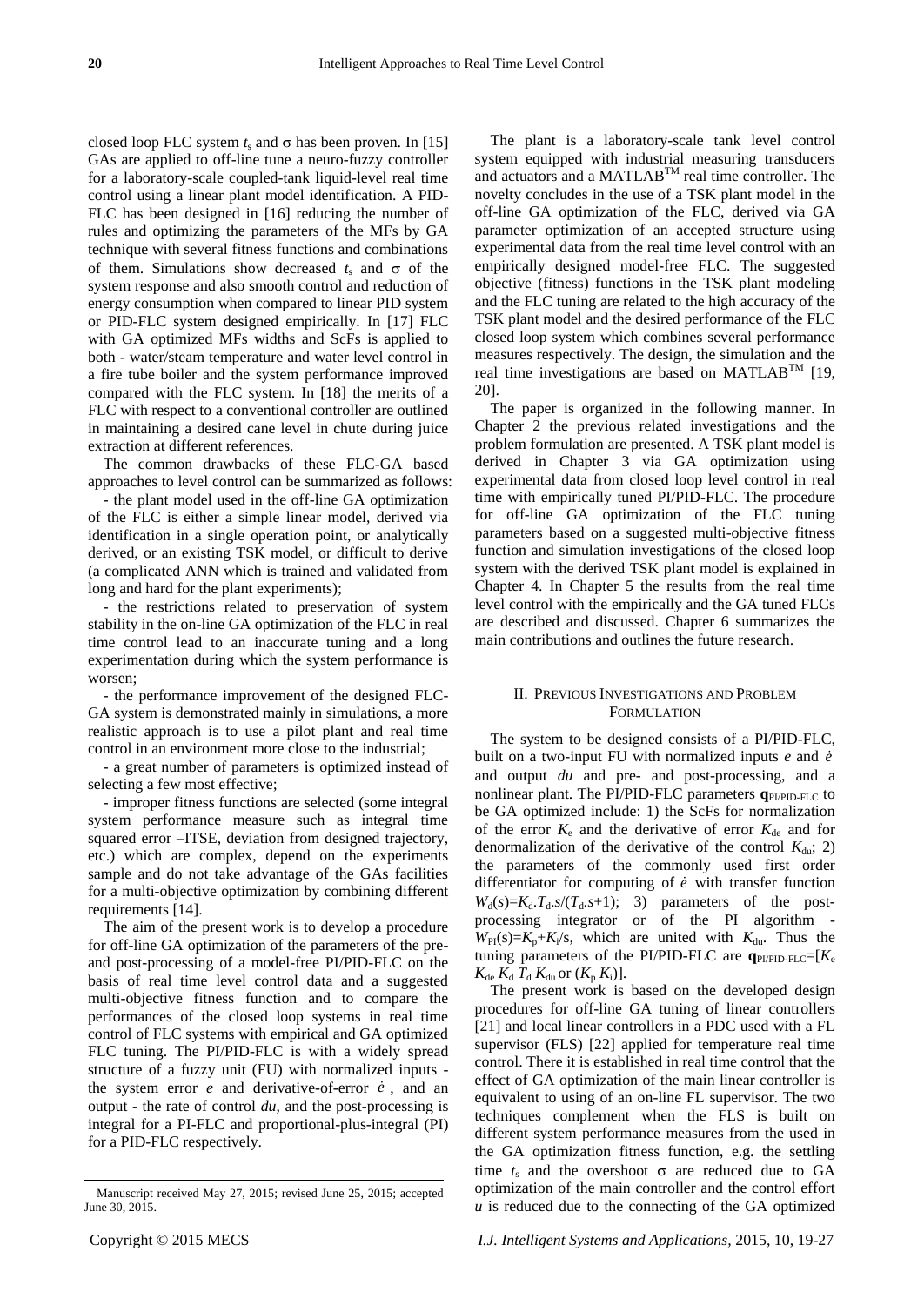FLS [22].

In [23] a PI-FLC, a PID-FLC and linear PI and PID controllers are designed for level control and their tuning parameters – the parameters of the pre- and post processing, are GA optimized on the basis of an analytical plant model, simulations and a fitness function that combines of integral square relative error with respect to reference *y*<sup>r</sup> , integral square relative control action with respect to maximal control *u*max and an estimate  $\max |e_{\min}(t)/y_r|$  for the maximal overshoot

 $\sigma = y/y_r$  -1. The GA designed systems have reduced  $t_s$ ,  $\sigma$  and control effort estimated via simulations in comparison to systems with empirically tuned controllers.

In this investigation the GA tuning of the PI/PID-FLC

pre- and post-processing parameters is based on the same  
\nfitness function, suggested in [23]:  
\n
$$
\mathbf{F} = \int [e(t)/y_r]^2 dt + \int [u(t)/u_{\text{max}}]^2 dt + + \max |e_{\text{min}}(t)/y_r| \rightarrow \min_{q_{\text{PPPDEC}}} \tag{1}
$$

The necessary for the off-line GA PI/PID-FLC tuning nonlinear plant model that is used to simulate the closed loop system responses to step references and disturbances with various magnitudes and frequencies in order to compute (1) for the current PI/PID-FLC parameters (chromosome), is the suggested in [19] TSK plant model. It is comprises a Sugeno model and parallel suitable linear dynamic models to represent the local linear models dynamics. The novelty in the present approach is: 1) the GA optimization of the TSK plant model parameters of both the dynamic models and the Gaussian membership functions of the Sugeno model using the same fitness function - the integral square relative error between real plant output *y* and TSK model output  $y_{TSK}$ ; 2) the data sample for the plant output and input are recorded from the plant real time control in a closed loop system by an empirically tuned model-free PI/PID-FLC, so that these data contain rich in magnitudes and frequencies signals from the real time operation range necessary for modeling a nonlinear plant; 3) the less rich and proper data from a restricted identification are used for validation of the derived TSK plant model; 4) the designed system performance improvement in sense of reduced settling time, overshoot and control effort and increased system robustness and control smoothness is assessed in real time control on a pilot plant in environment close to the industrial via comparison of the GA optimized FLC system and the empirically tuned FLC system.

The main problems to be solved in the present investigation are:

1. Derivation of a TSK plant model via GA optimization of the parameters of an accepted structure - MFs and dynamic models parameters, and model validation using data from level real time control on the basis of empirically designed model-free PI/PI-FLC.

2. GA optimization of the parameters of the pre- and post-processing of the PI/PID-FLC using the multiobjective fitness function (1) and simulations of the level control system with the derived TSK plant model.

3. Real time control of level with GA optimized and with empirically tuned PI/PID-FLC and estimation of improvements by comparison of the two control systems performances – settling time, overshoot, control effort and smoothness, system robustness, etc.

### III. TSK PLANT MODELING

The laboratory-scale pilot plant, in which the level *H* of liquid is to be controlled by the flow rate of a pump via a controller, embedded on a computer in a Simulink model, is shown in Fig. 1. It consists of a tank, a collective tank, a sunk level transducer on the basis of a differential pressure cell for measuring of level *H* in the range  $[0.3, 50]$ , cm with normalized output  $[0, 10]$ , V, connected to an analog-to-digital converter (ADC) on a data acquisition board (DAQ), a tap for manual fixing of the tank outflow flow rate, a DC pump for input [0, 12], V, controlled by the Simulink controller via a digital-toanalog converter (DAC) on the DAQ and a pump power amplifier. At each sample time  $t_k$  the measured level signal at the output of the level transducer is passed to the ADC of the DAQ board and read by the Analog Input (the corresponding driver) block in the Simulink model. There, it is converted into level  $H_k$ , plotted via the graphrecorder, compared with the current reference  $H_{\text{rk}}$  and the error  $e_k$  is processed by the Simulink blocks that comprise the controller to compute the corresponding control action  $u_k$ , which is limited in the range  $[0, 10]$  and via Analog Output (driver) block passed onto DAC and the pump power amplifier, connected to the pump input. Thus the flow rate of the inflow liquid to the tank is changed by pumping into the tank more or less of the liquid from the collective tank.



Fig.1. Laboratory-scale pilot plant for level control

A model-free PI-FLC is empirically designed on the basis of standard MFs and rules and the ranges of the error, the derivative of error and the control. The designed closed loop system is shown in Fig. 2, where the PI-FLC parameters are  $q_{PI\text{-}FLC}=[K_{e}=0.2; K_{d}.K_{de}=1;$  $T<sub>d</sub> = (3 \div 10)dt = 2$ ;  $K<sub>du</sub> = 0.5$ ].

The necessary data for the TSK plant modeling is the plant output  $y_e$  ( $H_e$ ), recorded in the real time control of level with the designed PI-FLC for typical step changes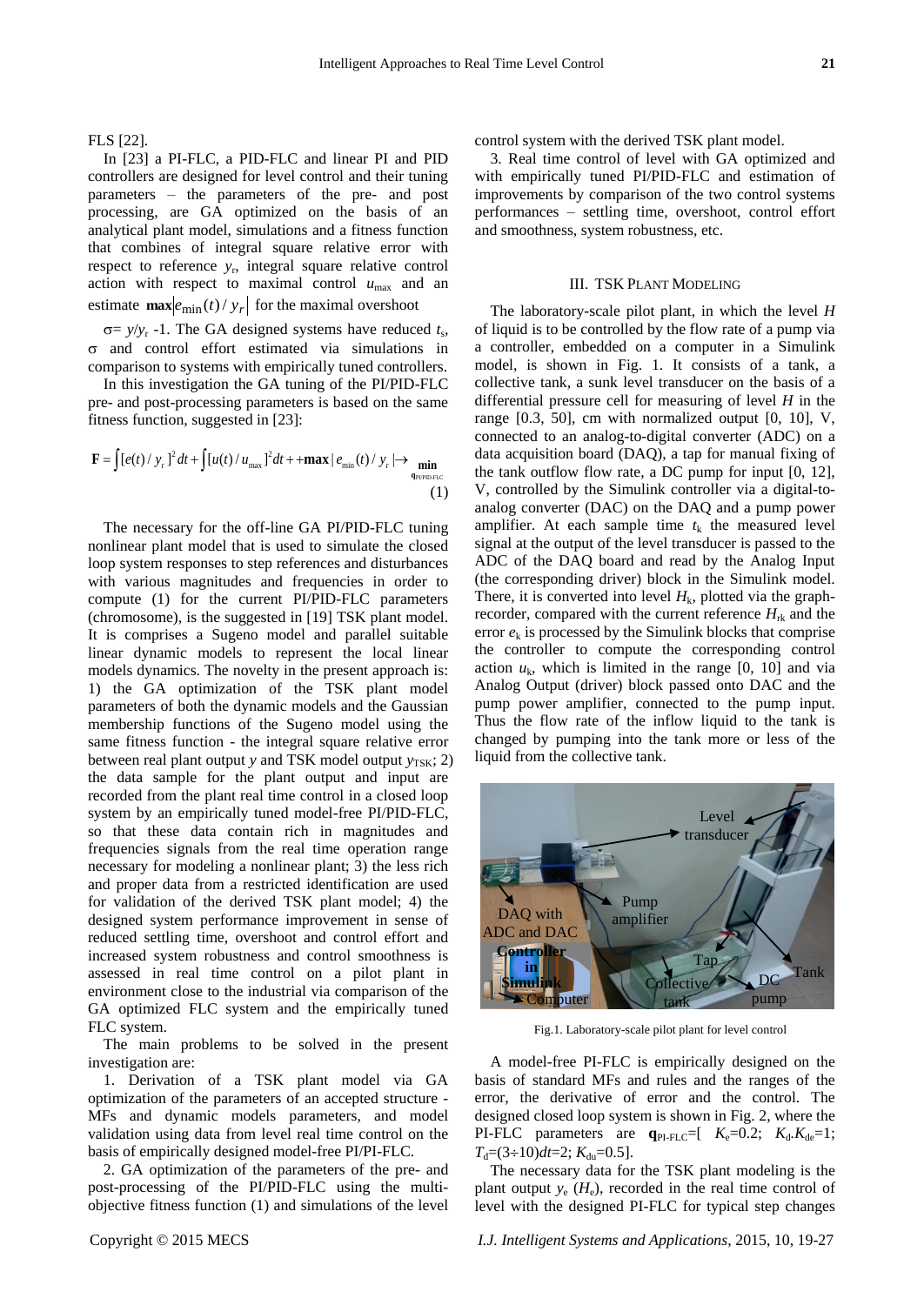of the closed loop system reference  $y_r$  ( $H_r$ ).

The TSK plant model accepted is shown in Fig. 3 and is based on the structure, suggested in [21]. It assumes that the plant in the closed loop system operates in three overlapping linear domains for all possible reference changes and disturbances and the dynamics of the local linear plants can be represented by a series connection of two time-lags, the second is common for the three parallel channels, unlike the dynamic models in [21].



Fig.2. PI-FLC closed loop system



The TSK plant model consists of a zero-order Sugeno Model with fuzzy rules:

**If** ( $y_{\text{TSK}}$  is Medium) **then**  $u_2$  is 1 **If** ( $y_{TSK}$  is Big) **then**  $u_3$  is 1.

**If** ( $y_{\text{TSK}}$  is Small) **then**  $u_1$  is 1

The terms Small, Medium and Big, represented by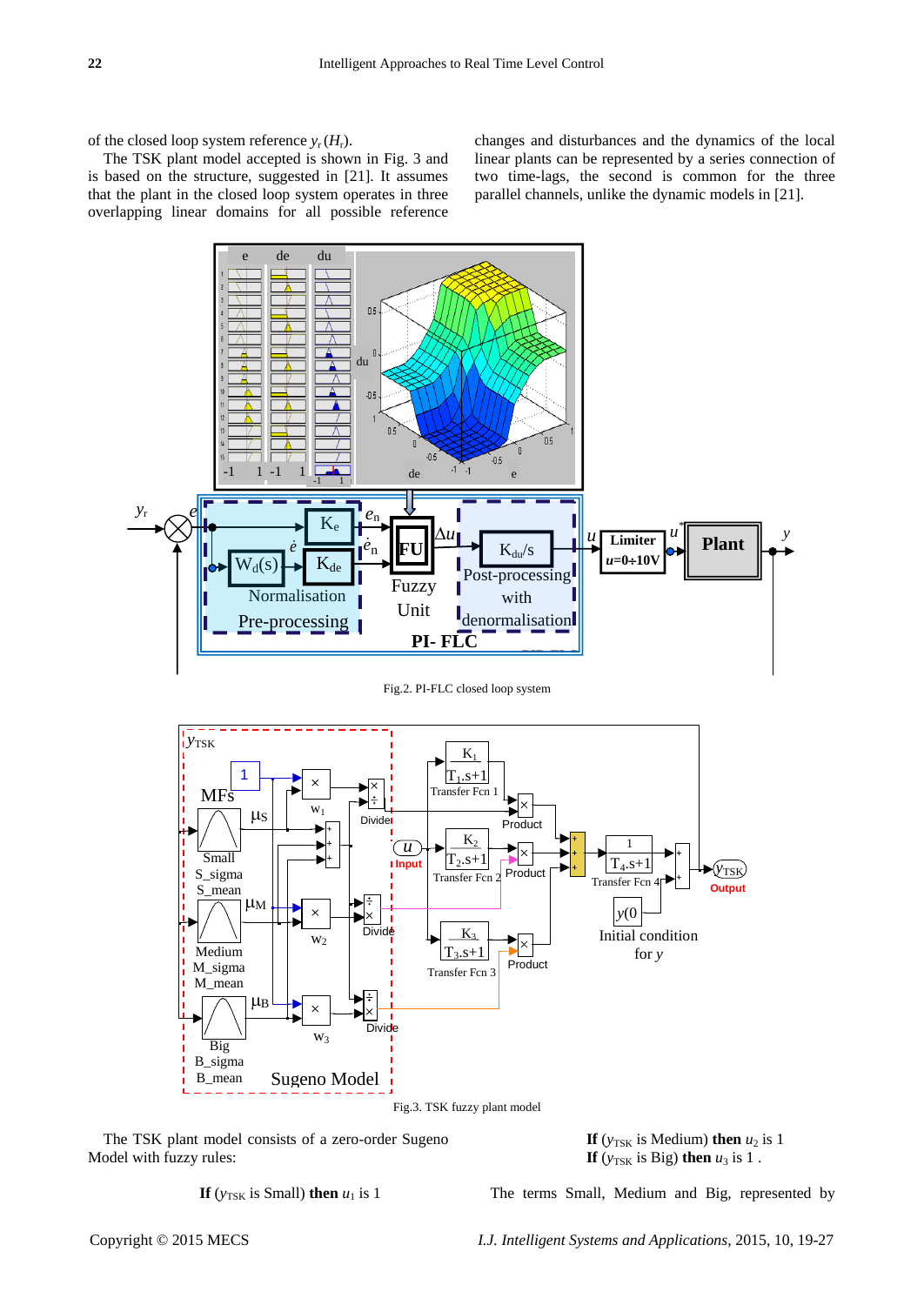Gaussian MFs with parameters (sigma, mean) in Fig. 3, are associated with three expected linearization domains, which are recognized by the TSK plant model output  $y_{TSK}$ . The Sugeno Model via the inference mechanism and the weighted average defuzzification serves as a dependent on *y*<sub>TSK</sub> fuzzy blender of the outputs of the parallel linear dynamic models for the linearization domains.

The TSK plant model tuning parameters  $q_p = [K_1 \ K_2 \ K_3]$  $T_1$   $T_2$   $T_3$   $T_4$   $y(0)$  S\_sigma S\_mean M\_sigma M\_mean B sigma B mean] are to be GA optimized via minimization of the integral squared relative error as a fitness function:

$$
F_{\mathbf{p}} = \left[ \left[ E(t) / y_{\mathbf{e}}(t) \right]^2 \right] dt \tag{2}
$$

where  $E(t)=v_{\text{TSK}}(t)-v_{\text{e}}(t)$  is the relative error, defined as the difference between the outputs of two closed loop systems -  $y_{TSK}(t)$  from the simulated with the TSK plant model, and  $y_e(t)$  from the real time control of the real world plant. Both systems have the same empirically tuned PI-FLC and are subjected to the same step reference changes.

Unlike [21] the experimental data  $y_e(t)$  used in computing of (2) is recorded from the real time control of the plant in a closed loop system with empirically designed PI-FLC and step-wise changing references with random magnitudes and duration, covering the whole range of the input signals, in order the TSK plant model to learn the real plant nonlinearity while in [21]  $y_e(t)$  are the real plant responses from plant identification to more restricted in character step input  $u(t)$ . If more realistic random input is used, it can still be far from the plant input in real time control in a closed loop system. Besides, such experiments take a long time.

The ready TSK plant model is validated by comparing its response to the real plant response in identification with input signals, different from the used in TSK plant modeling. The real plant and the TSK plant model step responses to the given plant input signals are very close as seen in Fig. 4, where also the TSK plant model optimal parameters are presented. Then the Sugeno model of the validated TSK plant model is completed in a Simulink Fuzzy Logic Controller block as shown in Fig. 5 to make the model compact and convenient for use.



Fig.4. Validation of TSK fuzzy plant model from plant identification input-output data



Fig.5. GA optimized TSK plant model with compact FLC block in Simulink for the Sugeno Model

Further this compact and precise TSK plant model is implemented in the Simulink simulation model of the closed loop system employed in the GA optimization of the FLC parameters.

## IV. PROCEDURE FOR OFF-LINE GA OPTIMIZATION OF FLC PARAMETERS

The simulation model of the closed loop system is shown in Fig. 6. It consists of the TSK plant model, controlled by the PI/PID-FLC which parameters have to be off-line GA optimized. For PI/PID-FLC tuning parameters are selected the parameters  $q_{\text{PIPID-FLC}}$  of the pre- and post-processing ScFs and dynamic components, since their tuning enables by simple means effective shaping of the control surface, equivalent to the more sophisticated techniques of tuning of rules and MFs [24]. The fitness function is (1). The GA optimization is carried out using MATLAB<sup>TM</sup> genetic algorithms [20]. The procedure concludes in the following steps.

1. Input data – number of generations *G*, size of population *N* in a generation, fitness function, initial upper and lower bound for the tuning parameters taken from the empirical tuning of the FLC, end condition (reached number of generations *G* or minimal value of the fitness function), selection method, crossover rate and method, mutation rate and method

2. Generation of a random initial population of individuals (chromosomes), each chromosome presenting an ordered array of coded tuning parameters.

3. Running of simulations of the closed loop system model for all individuals - PI/PID-FLC tuning parameters, and recording the necessary data used to evaluate the fitness function.

4. Evaluation of the fitness of each individual and ranking of individuals with respect to their fitness value.

5. Check for met end conditions. If " $Yes$ " – the optimal parameters of the PI/PID FLC are found and the procedure terminates, else – step 6.

6. Selection of survivors - mate parents from the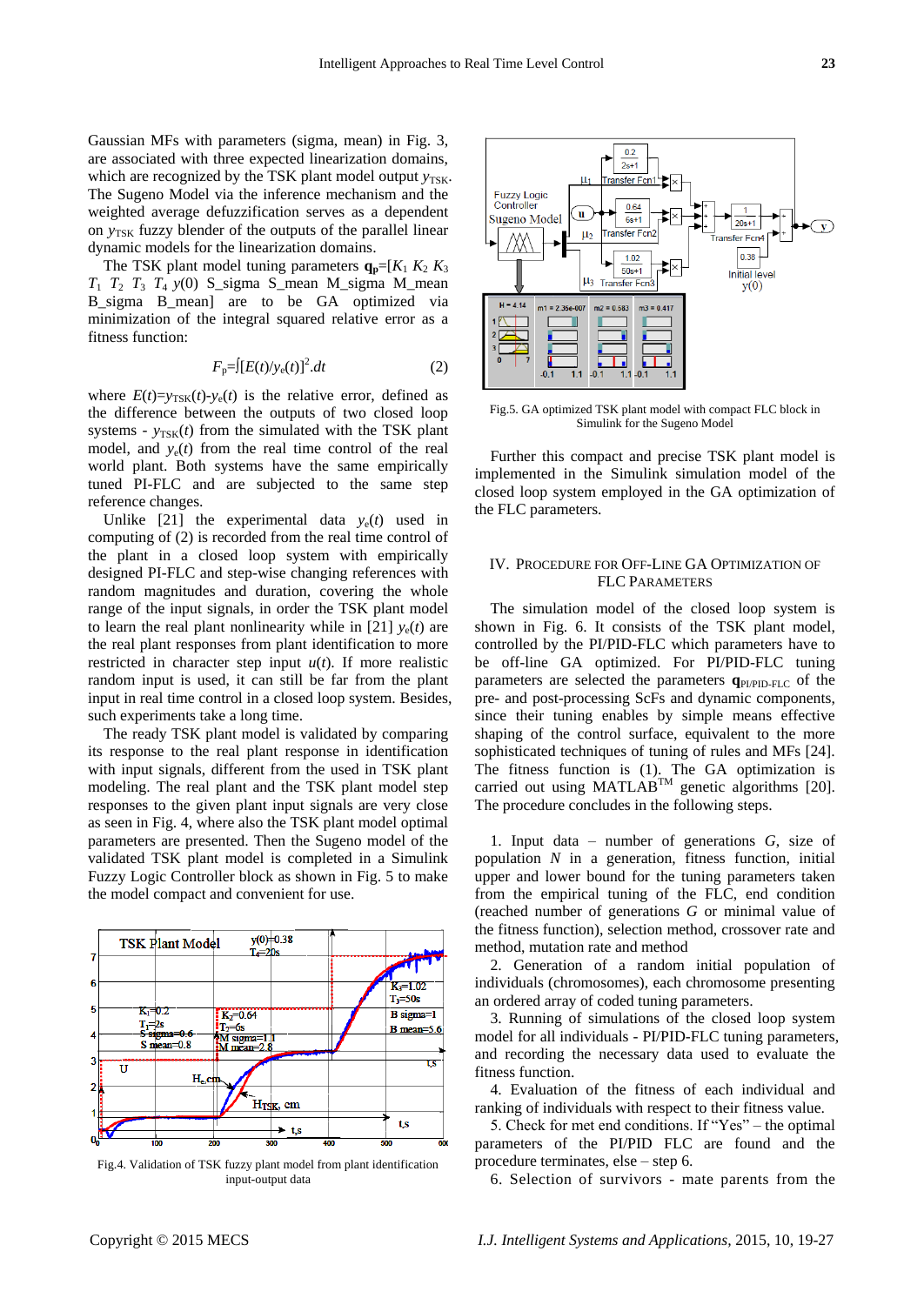population with probabilities proportional to their fitness values – basic methods are roulette wheel selection, uniform, stochastic uniform, normalized geometric selection, remainder, tournament selection.

7. Creation of an offspring (a couple of new chromosomes) by randomly varying individuals – parents applying:

7. a. Crossover over selected parents with a probability

equal to the crossover rate. Basic crossover methods are single point – an exchange of genes (a gene is a bit or a parameter) between parents after a given single point (location), multipoint, uniform, scattered.

7. b. Mutation with a probability equal to the mutation rate. Basic mutation methods are Gaussian (Gaussian selection of the bit to be changed), uniform, adaptive feasible (in one or more bits).



Fig.6. Off-line GA optimization of PI/PID-FLC tuning parameters

8. Running of simulations of the closed loop system model with the new parameters of the offspring, evaluation of the fitness function and acceptance in the new generation if better than the parents, else repeatition from step 6 to step 8.

Some of the individuals in the current population that have the best fitness can be chosen as elite to pass directly to the next generation.

8. a. Repetition of step 6 to step 8 until the next generation is filled with *N* members.

8. b. Repetition from step 5 till the accepted end

condition is fulfilled.

The fitness function (1) is evaluated after collecting the necessary data as shown in Fig. 6 during the closed loop system model simulation with the GA determined values for the chromosome (set of controller's parameters). Parameter GA optimization employing simulation is a fast and more realistic approach with experiments under full control (no random disturbances or noise effect) and safe for the plant. It also ensures the best solution without restrictions on parameters and signals, their gradual changes, or changes only in steady state for system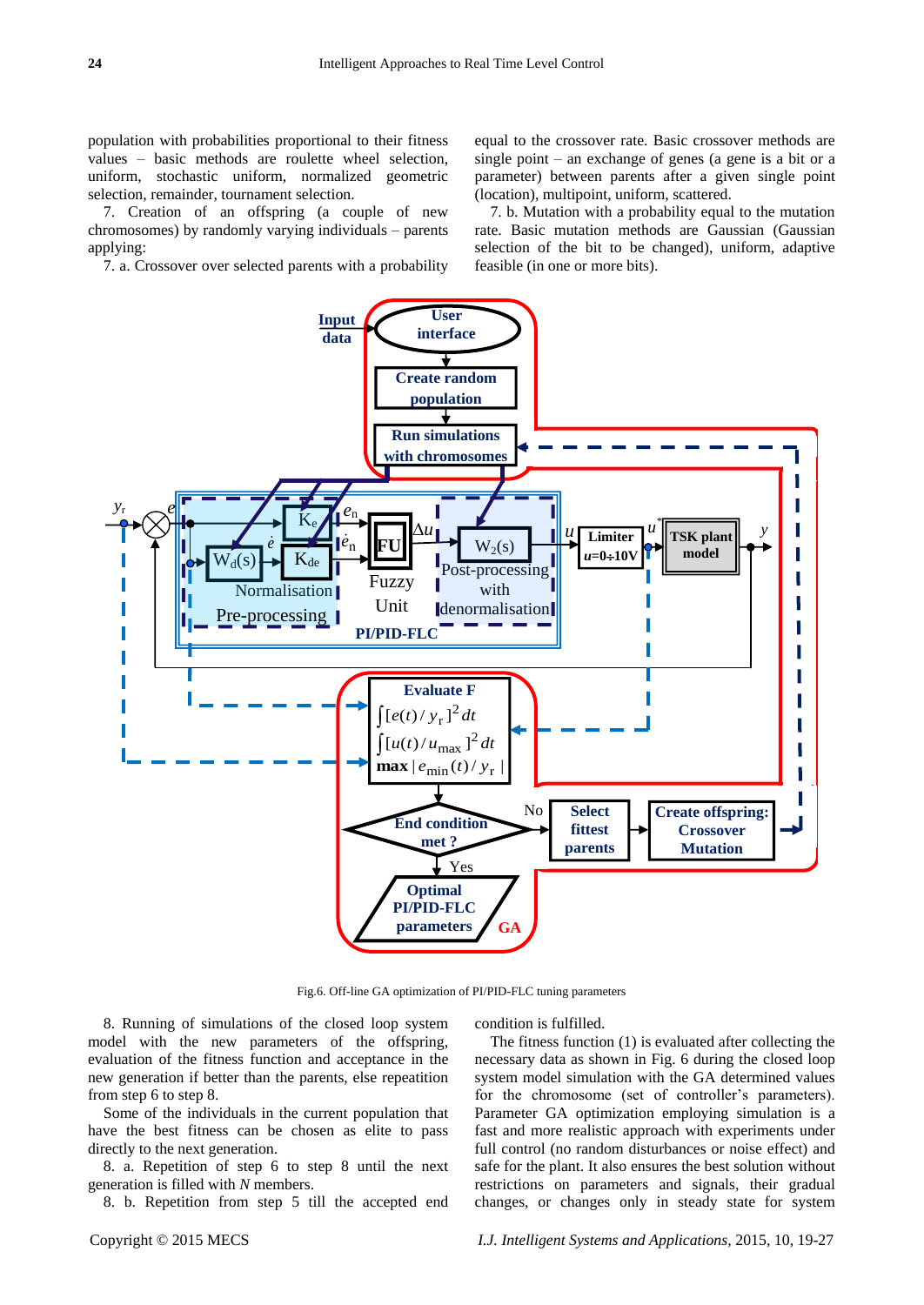The procedure is applied for the off-line GA optimization of the parameters  $q_{PI\text{-}FLC}=[K_{\text{e}} \ K_{\text{d}} \ K_{\text{de}} \ T_{\text{d}} \ K_{\text{du}}]$ of the PI-FLC for level control, using Fig. 6 with the developed compact TSK plant model from Fig. 5. The input data are the parameters of the GA - population size *N*=20, number of generations *G*=20, elite - 2, crossover rate - 0.8 and method – single point, mutation operator – adapt feasible, fitness scaling – rank based, selection – roulette wheel, binary coding. The optimal PI-FLC parameters computed are:

$$
\mathbf{q}_{\text{PI-FLC}}^{\text{opt}}=[K_{\text{e}}=0.12; (K_{\text{d}}.K_{\text{de}})=3.8; T_{\text{d}}=2; K_{\text{du}}=0.53].
$$

## V. REAL TIME CONTROL OF LEVEL AND SYSTEMS PERFORMANCE ASSESSMENT

The real time level control is performed using the experimental setup, depicted in Fig. 1, on which the closed loop system in Fig. 2 for PI-FLC with the optimal parameters  $q_{PI\text{-}FLC}^{\text{opt}}$  is completed. The Simulink model of the control algorithm is shown in Fig. 7.



Fig.7. Simulink PI-FLC algorithm for real time control



Fig.8. Level from Simulink real time level control and simulations with empirically and GA tuned PI-FLCs



Fig.9. Control action from Simulink real time level control and simulations with empirically and GA tuned PI-FLCs

A number of reference step responses in real time control are studied in two systems – with the GA optimized (Fig. 7) and with the empirical tuned PI-FLC -  $q_{PI\text{-}FLC}=[K_{e}=0.2; K_{d}.K_{de}=1; T_{d}=2; K_{du}=0.5]$ , in order to compare their performance indices and assess the expected improvement as a result of the GA optimization.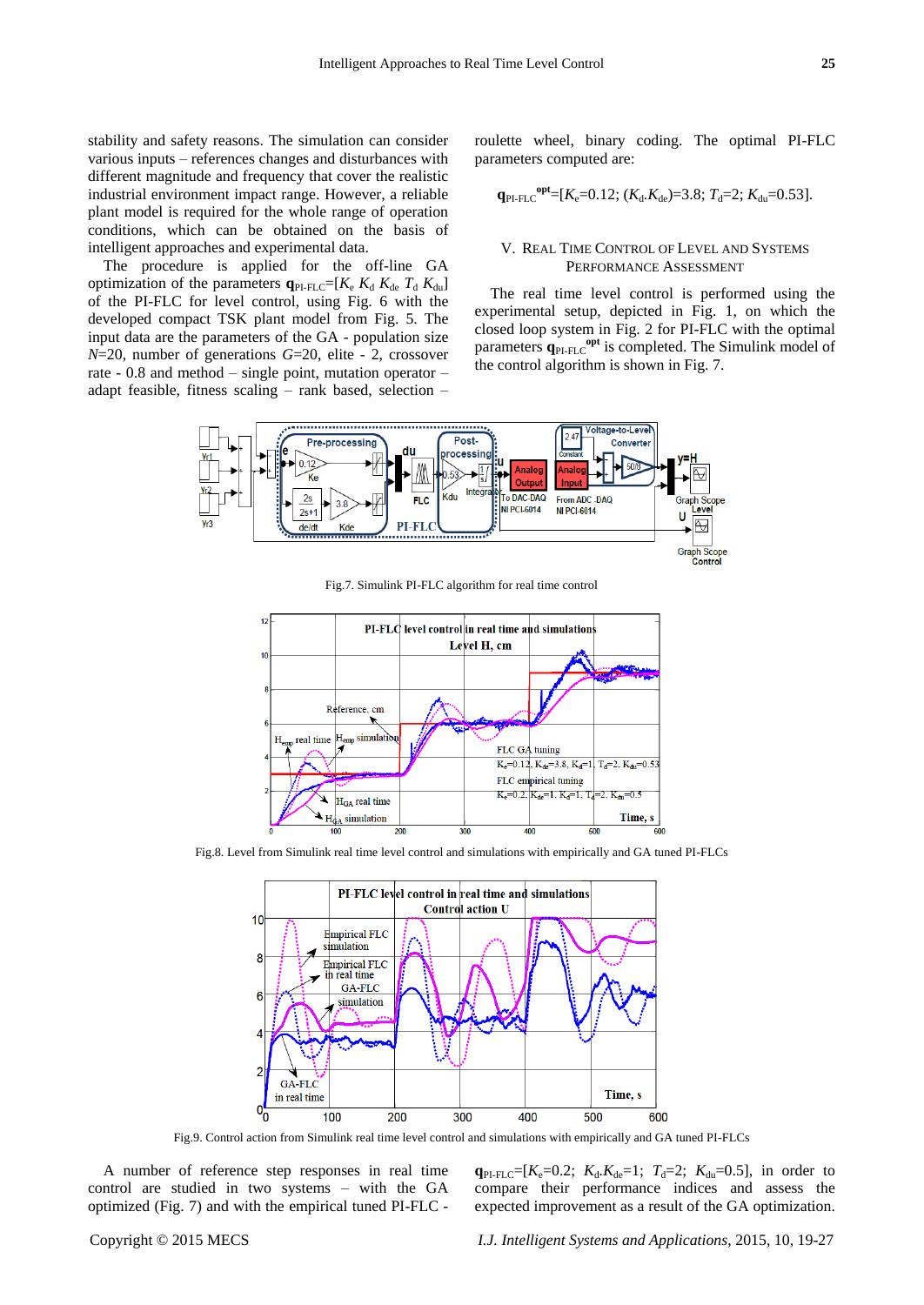The performance is estimated by the settling time *t*<sup>s</sup> , the overshoot  $\sigma$ , the control action maximum  $U_{\text{max}}$  and smoothness (magnitude *A* of the control oscillations) as measures for the control effort and the energy efficiency control oscillations especially with big magnitude *A* mean low energy efficiency. The reference changes are typical stepwise from different operation points, covering the range of operation of the plant. This allows assessing both the system robustness, expressed as preservation of the system performance indices in different operation points despite the different plant model parameters there, and the impact of the system nonlinearity on the system performance.

The level step responses of the two systems - *H*emp with the empirically tuned and  $H<sub>GA</sub>$  with the GA tuned PI-FLC, from real time control and simulations are overlaid to

ease comparison and depicted in Fig. 8. In Fig. 9 the corresponding control actions are presented.

The performance indices of the systems with GA-tuned and empirically-tuned PI-FLC, estimated from real time control and simulations, are presented in Table 1. The system robustness is assessed by the introduced ―Robustness index‖, evaluated from the real time control by the greatest relative deviation of the current performance index value **|P-Pmin|/Pmax** from the smallest possible value  $P_{min}$  (the desired performance value) with respect to the maximal value  $P_{max}$  (the worst index) achieved in both systems with and without GA optimization of the PI-FLC. The comparison of the systems performance indices shows:

| <b>Experiment</b>           | System                    | <b>Empirical tuned PI-FLC</b> |                     |                              |                            | <b>GA optimized PI-FLC</b> |                     |                   |                            |
|-----------------------------|---------------------------|-------------------------------|---------------------|------------------------------|----------------------------|----------------------------|---------------------|-------------------|----------------------------|
|                             | performance<br>index P    | $H = 0-3$<br>cm               | $H_r = 3 - 6$<br>cm | $H_r = 6-9$<br><sub>cm</sub> | <b>Robustness</b><br>index | $H_r = 0.3$<br>cm          | $H_r = 3 - 6$<br>cm | $H_r = 6-9$<br>cm | <b>Robustness</b><br>index |
| <b>Real time</b><br>control | $t_s$ , s                 | 120                           | 130                 | $200 = max$                  | 0.7                        | 120                        | $60$ =min           | 170               | 0.55                       |
|                             | $\sigma$ , %              | 23                            | $45 = max$          | 40                           |                            | $0 = min$                  | $\Omega$            | 23                | 0.51                       |
|                             | $U_{\rm max}$             | 6.2                           | 8.9                 | $10 = max$                   | 0.62                       | $3.8 = min$                | 6.3                 | 8.8               | 0.5                        |
|                             | A oscillations            | 3.2                           | 6                   | $6.5 = max$                  | 0.6                        | $0.5 = min$                | 1.7                 | 4.1               | 0.55                       |
| <b>Simulations</b>          | $t_s$ , s                 | 140                           | 300                 | 180                          |                            | 140                        | 200                 | 150               |                            |
|                             | $\sigma$ , %              | 45                            | 40                  | 10                           |                            | $\Omega$                   | 10                  | $\Omega$          |                            |
|                             | $\mathbf{U}_{\text{max}}$ | 9.8                           | 10                  | 10                           | ۰                          | 5.5                        | 8.1                 | 10                |                            |
|                             | A oscillations            | 8.3                           | 7.8                 | 2.5                          | ۰                          | 1.5                        | 4.3                 | 1.8               |                            |

Table 1. Comparison of PI-FLC Systems Performance Indices

- performance indices of simulated and real time step responses are relatively close for each of the systems which confirms the precision of the derived TSK plant model and of the derived on its basis GA optimized PI-FLC parameters

- in real time control the GA-tuned system outperforms the empirically tuned system reducing: 1) the overshoot to zero for the first two references and twice for the third reference; 2) the total settling time 1.3 times; 3) the total control effort estimated by Umax - 1.33 times; 4) the magnitude of control oscillations - 2.6 times

- in real time control the GA-tuned system has for each performance index **P** a smaller robustness index – deviation from achieved desired index  $P_{min}$  with respect to its achieved maximal value  $P_{\text{max}}$  (the worst index for both systems), than the robustness index of the empirically tuned system. This determines the FLC GAoptimization as a tool for making the system more robust – with reference responses less sensitive to the changes of the nonlinear plant parameters in the different operation points, defined by *H*<sup>r</sup> .

## VI. CONCLUSION AND FUTURE WORK

The main results of the present research conclude in the following.

1. An easy for engineering applications procedure for off-line GA optimization of the parameters of the preand post-processing of a model-free FLC is suggested. It is demonstrated for the parameter tuning of a PI/PID-FLC with a widely spread structure of a fuzzy unit with normalized inputs - the system error *e* and derivative-oferror  $\dot{e}$ , and an output - the rate of control  $du$ , where the post-processing is integral for PI-FLC and proportionalplus-integral for PID-FLC respectively. The procedure is based on real time control data from initially empirically designed FLC system, a derived TSK plant model and a suggested multi-objective fitness function, defined on system performance and energy efficiency measures and computed via system simulation.

2. A TSK plant model of an accepted modified structure, consisting of a Sugeno zero order model and parallel branches of dynamic elements, is GA parameter optimized using real plant input-output data from its real time control by an empirically designed FLC in a closed loop system for different references. The TKS plant model is validated on real plant identification data, different from the used in modeling.

3. The developed GA optimization procedure is applied for the real time control in  $MATLAB^{TM}$  of the liquid level in a laboratory-scale pilot tank, equipped with industrial actuator (pump, amplifier) and measuring transducer (pressure difference level transducer and transmitter), in an environment close to the industrial.

The compared performances of the closed loop systems with the empirically tuned FLC and the GA optimized FLC show that GA optimization leads to a significant reduction of settling time, overshoot, control effort and smoothness and contributes to the increase of system energy efficiency and robustness.

Future work will focus on GA optimization of a FLC